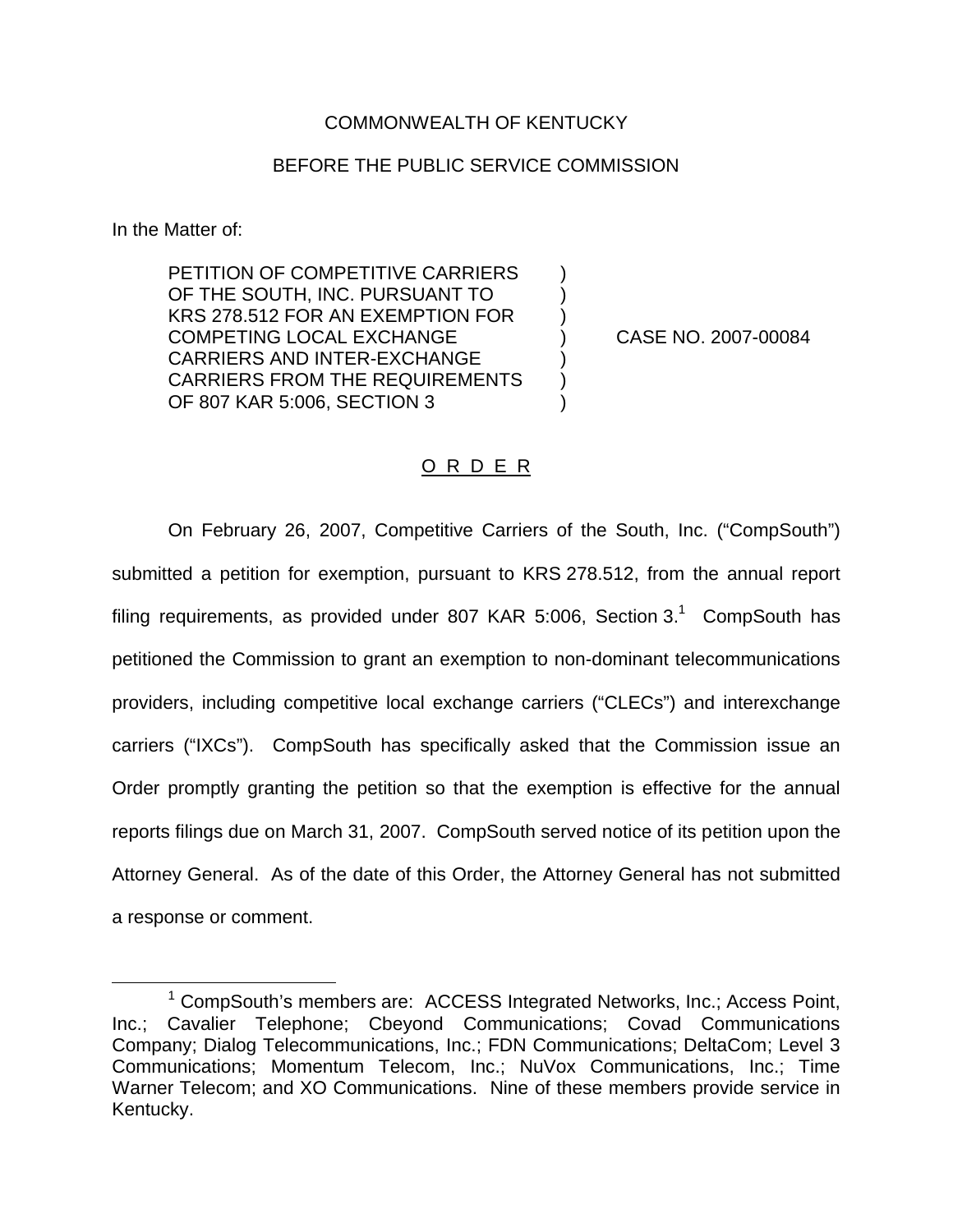CompSouth states a number of arguments in its petition in favor of the annual report exemption for non-dominant telecommunications providers. Namely, CompSouth argues that state oversight of the operations of non-dominant carriers has decreased during recent years, citing the Commission's granting of an exemption for proof of demand for service before allowing facility construction and granting non-dominant carriers an exemption from seeking permission before issuing securities or evidences of indebtedness.<sup>2</sup> CompSouth argues that "[g]iven that lack of necessity to exercise oversight over a non-dominant carrier's financial decisions, construction decisions, or fiscal condition in general, there does not seem to be any public interest imperative that is served by the continued filing by non-dominant carriers of annual reports containing details of their physical facilities and business affairs."<sup>3</sup>

The Commission finds that CompSouth has raised a legitimate request regarding the future filings of annual reports by non-dominant telecommunications providers because incumbent local exchange carriers ("ILECs") have been granted the right to seek relief from filing annual reports with the Commission.<sup>4</sup> However, the Commission finds that it has not had adequate or sufficient time to consider the arguments raised by CompSouth or to consider the potential ramifications of the exemption, if granted. For these reasons, CompSouth's petition for an exemption from filing the required annual reports on March 31, 2007 will be held in abeyance, pending the Commission's final Order in this matter. The Commission will not require that the annual reports of

 $2$  CompSouth Petition at 4, paragraph 3 and footnotes 6, 7.

<sup>3</sup> CompSouth Petition at 4.

<sup>4</sup> *See* KRS 278.541, *et seq.*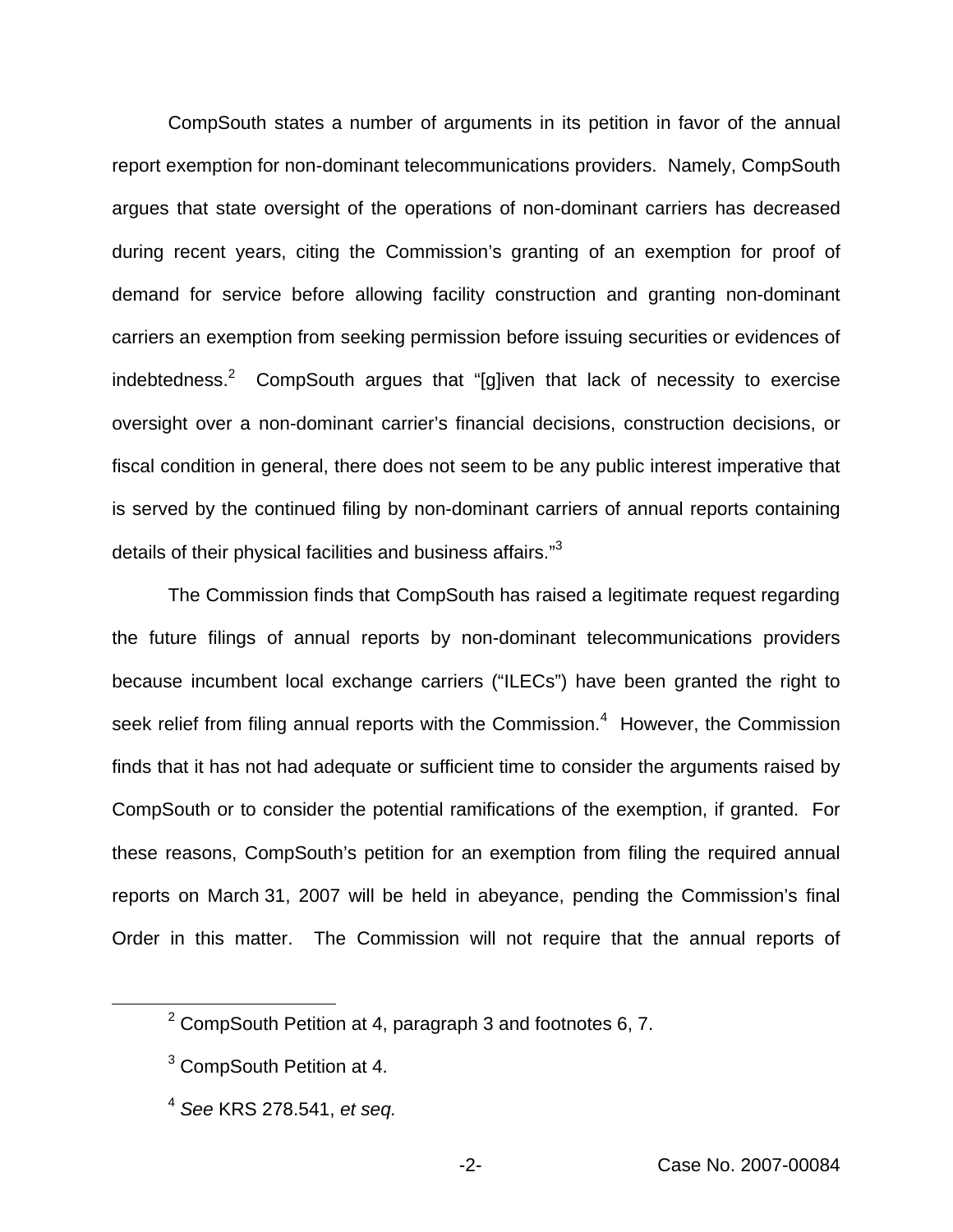Kentucky CLECs or IXCs for the 2006 calendar year be filed by March 31, 2007. In issuing the final Order, if the Commission denies CompSouth's petition, all Kentucky CLECs and IXCs will have 90 days from the date of that Order to submit the required reports, if they have not already been filed.<sup>5</sup>

The Commission finds that CompSouth's petition should remain on the Commission's docket for further investigation of whether all Kentucky CLECs and IXCs should be exempt from future annual report filings. The effective date of such exemptions, if granted, would be subject to the findings developed during the Commission's investigation of this matter. The Commission further finds that a schedule should be established to allow all parties, carriers, and interested members of the public to participate in the proceeding. A procedural schedule is outlined herein so that other providers, whether ILECs, CLECs, or IXCs, as well as the public, will have the opportunity to comment on the reasonableness of CompSouth's petition. The Commission expects all parties and interested members of the public to file their documents on or before the dates stated herein.

IT IS THEREFORE ORDERED that:

1. CompSouth's request for exemption from filing an annual report by March 31, 2007 shall be held in abeyance.

2. All Kentucky CLECs and IXCs shall have 90 days from the date of the Commission's final Order in this case to submit the annual reports originally due on March 31, 2007 if the Commission should deny CompSouth's petition for exemption.

 $5$  The Commission notes, however, this extension does not extend to the filings of the reports of gross earnings, as required under KRS 278.140.